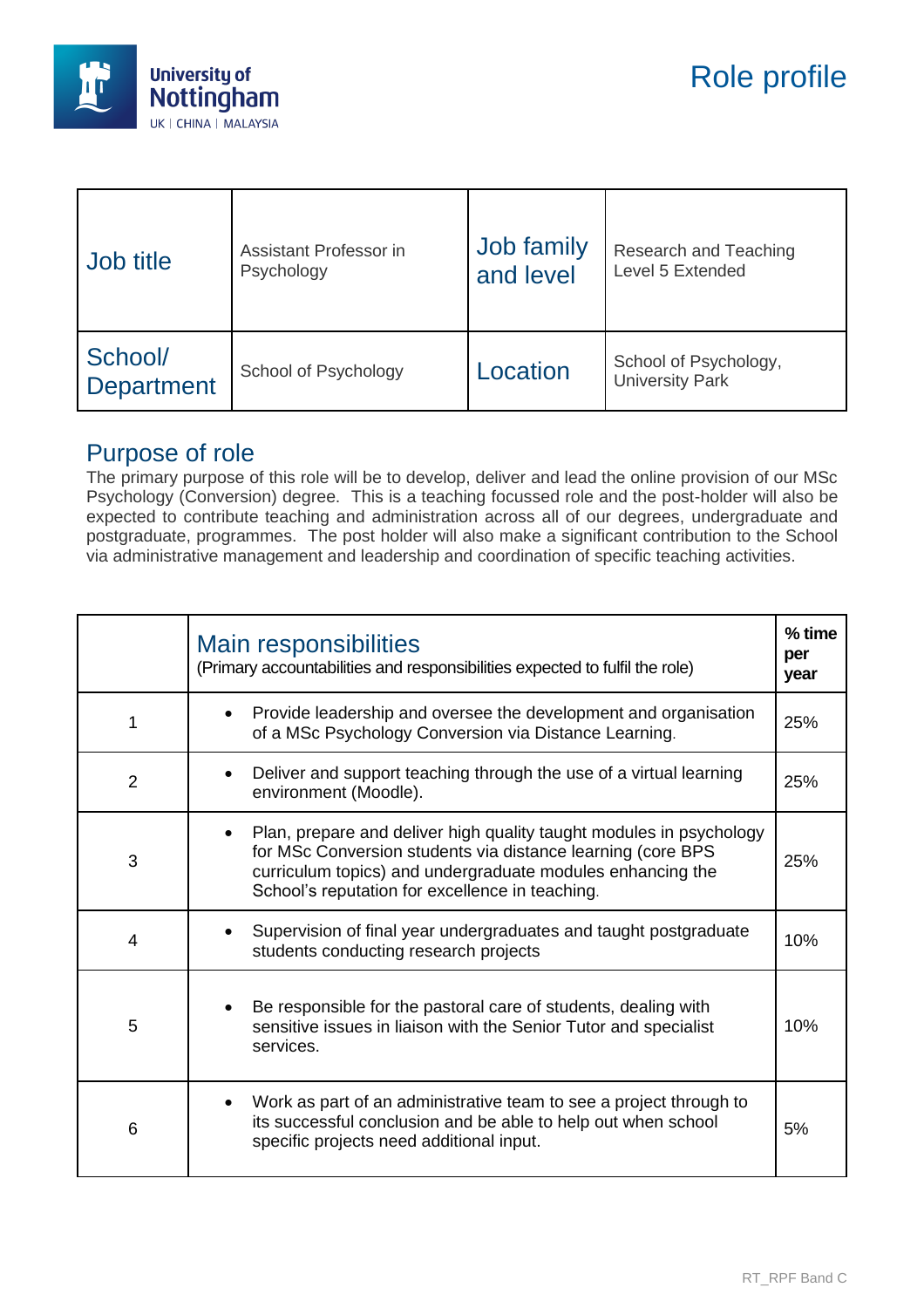## Person specification

|                                                                               | <b>Essential</b>                                                                                                                                                                                                                                                                                                                                                                                                                            | <b>Desirable</b>                                                                                                                                                                                                                                   |
|-------------------------------------------------------------------------------|---------------------------------------------------------------------------------------------------------------------------------------------------------------------------------------------------------------------------------------------------------------------------------------------------------------------------------------------------------------------------------------------------------------------------------------------|----------------------------------------------------------------------------------------------------------------------------------------------------------------------------------------------------------------------------------------------------|
| <b>Skills</b>                                                                 | Excellent oral and written<br>$\blacksquare$<br>communication skills, including the<br>ability to communicate with clarity<br>on complex information.<br>Ability to creatively apply relevant<br>٠<br>approaches to teaching and<br>learning support.<br>High analytical ability to facilitate<br>٠<br>conceptual thinking, innovation<br>and creativity.                                                                                   | Ability to build relationships and<br>п<br>collaborate with others, both<br>internally and externally.                                                                                                                                             |
| Knowledge and<br>experience                                                   | Prior teaching experience in<br>٠<br>Psychology to include developing<br>and delivering online materials.<br>Prior teaching experience<br>٠<br>including evidence of course<br>leadership.<br>Appreciation of student welfare<br>٠<br>and relevant sensitive issues.<br>Experience in designing course<br>٠<br>materials and planning/organising<br>the delivery and assessment of<br>taught courses within an agreed<br>quality framework. | Experience of UG/PG research<br>supervision.                                                                                                                                                                                                       |
| <b>Qualifications,</b><br>certification and<br>training<br>(relevant to role) | PhD or equivalent in a subject<br>Ξ<br>area related to Psychology First or<br>high 2.1 degree in Psychology or<br>related subject area.                                                                                                                                                                                                                                                                                                     | <b>Higher Education teaching</b><br>٠<br>qualification (or equivalent). Or<br>working towards<br>Membership of a professional<br>٠<br>body (e.g., BPS, EPS etc.) where<br>appropriate.<br>Knowledge of the BPS curriculum<br>٠<br>and requirements |



The University of Nottingham is focused on embedding equality, diversity and inclusion in all that we do. As part of this, we welcome a diverse population to join our work force and therefore encourage applicants from all communities, particularly those with protected characteristics under the Equality Act 2010.



The University is a signatory of the Declaration on Research Assessment (DORA). As such we commit to focus on the scientific content of publications (where requested or provided as part of the recruitment and selection process) as a basis for review of quality, and consideration of value and impact of research conducted, rather than any proxy measures such as Journal Impact Factor.